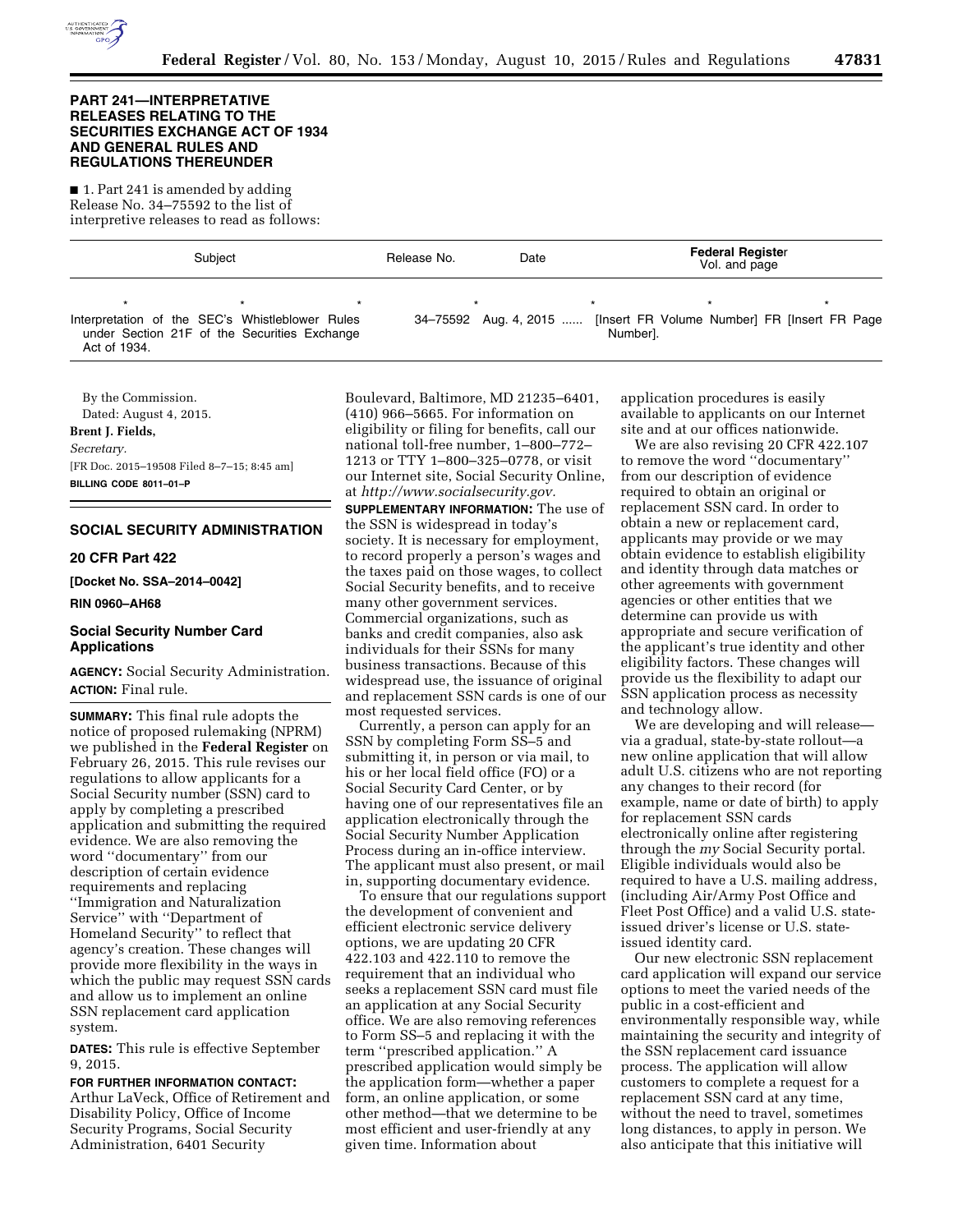contribute to shorter wait times for individuals who choose to visit an FO for service.

We are also making a technical change to  $\S$  422.107(e)(1) to replace references to the ''Immigration and Naturalization Service'' with ''Department of Homeland Security'' to reflect that agency's restructuring in 2003. This is not a substantive change, but merely makes our rules consistent with the current organizational structure of the government.

## **Public Comments**

On February 26, 2015, we published an NPRM in the **Federal Register** at 80 FR 10432 and provided a 60-day comment period. We received 17 comments on the proposed rule.1 We present all of the views received and address all of the relevant and significant issues raised by the commenters. We carefully considered the concerns expressed in these comments. We have made no changes to the proposed regulatory language based on the comments we received.

## **Online SSN Replacement Card Applications**

Commenters overwhelmingly supported our initiative to allow for electronic applications for replacement SSN cards. Many discussed how the initiative would provide greater access to those who need to travel long distances to reach their local FOs. Most also wrote about how the initiative would simplify and speed up the process of applying for replacement SSN cards and would reduce processing time and repeated trips to FOs due to inadvertent mistakes, such as missing or incorrect identification.

At the same time, most commenters emphasized the need to ensure the security of data during the SSN replacement card online application process. Specifically, commenters expressed concerns regarding hacking, identity theft, and fraud prevention.

*Response:* We understand the extraordinary breadth and sensitivity of the personally identifiable information we possess in our systems and we have always taken our responsibility for protecting that information very seriously. Over the past several years,

we have developed a number of online applications that allow members of the public to apply for benefits or conduct other business with us through Internetbased applications. When we design these Internet-based applications, we take a number of steps to ensure that the data provided to us is secure. Since May 2012, we have allowed the electronic exchange with individuals of their own personal information for their own exclusive use through our *my* Social Security portal without any breach to our data. We use a multi-layered security framework, redundant processes, and specialized technologies to ensure the security of the data we receive. In addition, we constantly monitor all online activity to ensure proper use of agency Web sites, portals, and applications. In the event we identify any suspicious activity, we take prompt and aggressive steps to quarantine the activity and mitigate any risks to our systems or personal records.

We also take our fraud prevention responsibility very seriously. We verify customer identity using information available via a variety of data sources to ensure that all online communication is with the proper individual. We are fully compliant with the Office of Management and Budget's (OMB) eauthentication guidance for Federal agencies and the National Institute of Standards and Technology's (NIST) electronic authentication guidelines.2 In addition to our adherence to the OMB and NIST controls, we operate under a multi-layered security approach that provides due diligence for the users of *my* Social Security. Included in our approach is an authentication risk assessment process established by OMB's guidance, that determines the appropriate level of assurance for all of our electronic transactions. Once we determine the appropriate level of assurance needed for each transaction, we determine the technology and authentication strategy. This strategy may include sending a written notification to the verified address for everyone who creates a *my* Social Security account.

We employ a dynamic enterprisewide cyber security program and leverage a defense-in-depth strategy. We work diligently to detect attacks, identify suspicious activities, and systematically respond to software and hardware vulnerabilities as they are identified. We collaborate with White House national security staff, the Federal Chief Information Officer, the

Department of Homeland Security's United States Computer Emergency Readiness Team, and various law enforcement agencies to address cyber threats.

In the event that we detect suspicious activity, we will refer the customer to the local Social Security office for inperson assistance.

## **Evidentiary Requirements and Removal of the Word ''Documentary''**

*Comment:* Four individuals specifically stated their support for the removal of the word ''documentary'' from 20 CFR 422.107 and the flexibility it would provide us for appropriately and securely verifying applicants' true identity and other eligibility factors. Other commenters expressed unease about the possibility of fraud resulting from the removal of the word ''documentary.'' Of those who expressed unease, some of the commenters were concerned about how the public would ''interpret'' removing the word ''documentary'' and what it ''impli[es]'' about the evidence we require in order to obtain an original or replacement card. Other commenters were concerned that illegal immigrants would be able to obtain SSNs by providing false information, were unsatisfied with the evidence of identity required under § 422.107(c), or suggested that no child should get a card without appearing in person.

*Response:* Our proposed rule did not change the evidentiary requirements needed to obtain an original or replacement SSN card but simply provided us and the public with different options for verifying an applicant's true identity and other eligibility factors, as appropriate. We will continue to require the same evidence to establish citizenship, age, and identity in order to obtain a new or replacement SSN card. Under our new rules, applicants may provide, or we may obtain, this evidence through data matches or other agreements with government agencies or other entities that we determine can provide us with appropriate and secure verification of the applicant's true identity and other eligibility factors. Removal of the word ''documentary'' does not imply any modification to the evidentiary requirements established in § 422.107, nor should it result in any interpretation other than the plain language in that section.

We process the vast majority of original SSN applications for children as part of the official birth registration process described in § 422.103(a)(2) that generally takes place at a U.S. hospital shortly after a child's birth. While we

<sup>1</sup>The electronic rulemaking docket for this rule (available at: *[http://www.regulations.gov/](http://www.regulations.gov/#!docketDetail;D=SSA-2014-0042) [#!docketDetail;D=SSA-2014-0042](http://www.regulations.gov/#!docketDetail;D=SSA-2014-0042)*) indicates that we received 205 comments on the proposed rule. Of those 205 comments, 188 were not relevant to this rulemaking proceeding. These comments came from an individual who submitted personal documents and complained about a non-Social Security-related matter. We have not included these 188 comments in the electronic rulemaking docket and have not responded to them here.

<sup>2</sup>OMB M–04–04, *E-Authentication Guidance for Federal Agencies;* NIST Special Publication 800 63– 2, *Electronic Authentication Guideline.*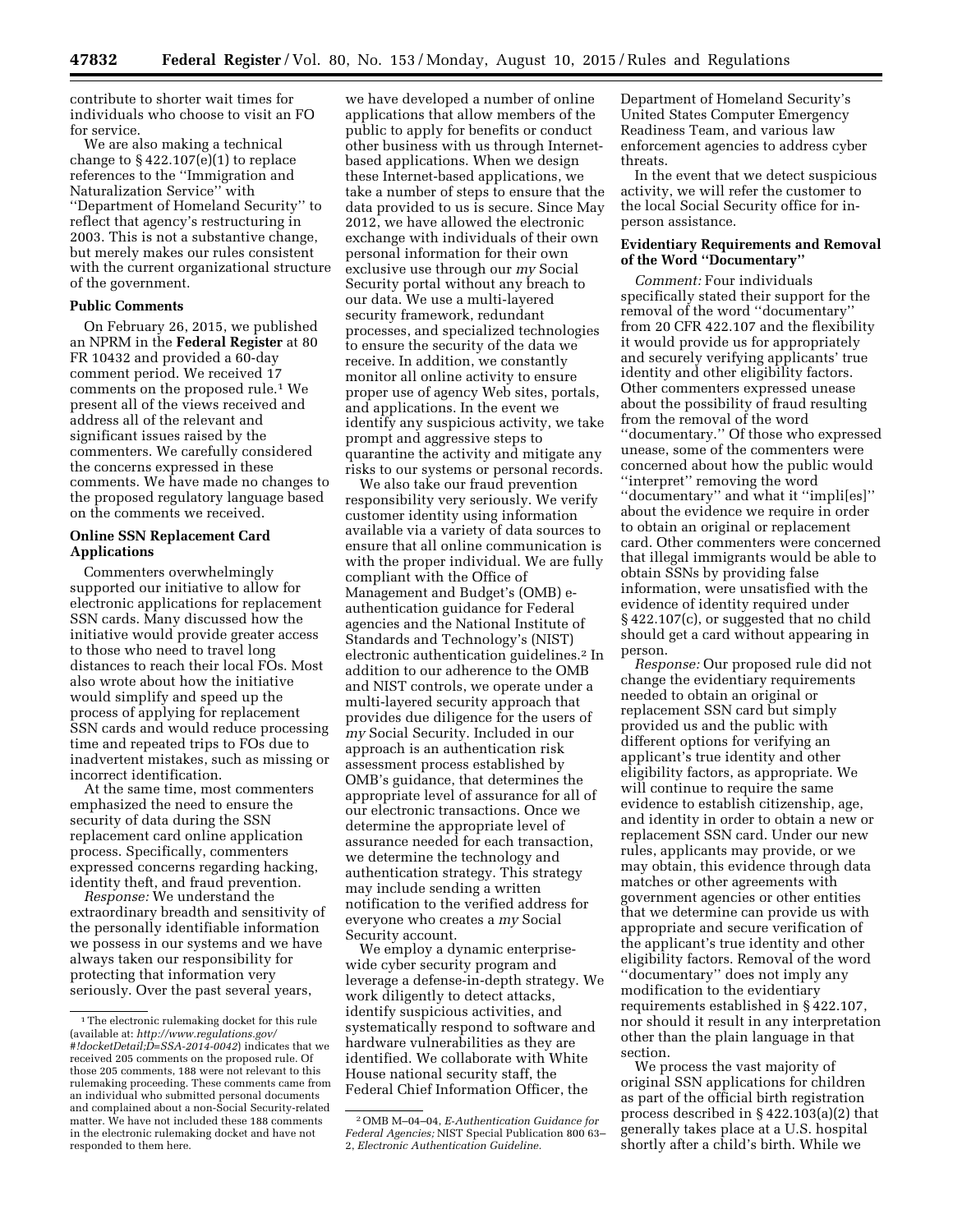may not require a child to visit a Social Security office in the few instances when we do not assign an SSN through the birth registration process, we follow robust evidence review and verification policies in our SSN issuance process for children. When we do not assign SSNs for children as part of the official birth registration process, the parent or proper applicant must submit evidence about the child to satisfy the same requirements as adults. In addition, the proper applicant must establish relationship to and custody or responsibility for the child, and must submit evidence of his or her own identity. We visually inspect all evidence for authenticity. In addition, under the Intelligence Reform Terrorism and Prevention Act of 2014 we must verify U.S. birth records with the custodian of the record before we process the SSN application.3 We verify immigration documents directly with the Department of Homeland Security if the child is a non-citizen.

## **Replacing Reference to Immigration and Naturalization Service With Department of Homeland Security**

*Comment:* One commenter stated a concern with our updating 20 CFR 422.107(e)(1) to replace references to Immigration and Naturalization Service (INS) with Department of Homeland Security (DHS) and requested a greater explanation as to why there is a need to do so.

*Response:* We have not made any changes to the proposed rule in response to this comment. Section 422.107(e)(1) of our current regulations discusses what evidence we will accept to verify alien status, specifically evidence issued by the Immigration and Naturalization Service in accordance with that agency's regulations. On March 1, 2003, pursuant to the Homeland Security Act of 2002, the pertinent functions of the former INS were transferred to the newly formed DHS. We are not changing the evidence we require, but are simply updating the name of the agency responsible for issuing the evidence to applicants.

### **Regulatory Procedures**

## **Executive Order 12866, as Supplemented by Executive Order 13563**

We consulted with the Office of Management and Budget (OMB) and determined that this final rule meets the criteria for a significant regulatory action under Executive Order 12866, as supplemented by Executive Order 13563, and was reviewed by OMB.

# **Regulatory Flexibility Act**

We certify that this final rule would not have a significant economic impact on a substantial number of small entities because it would affect individuals only. Therefore, a regulatory flexibility analysis is not required under the Regulatory Flexibility Act, as amended.

### **Paperwork Reduction Act**

Although the regulatory changes described below are not subject to OMB clearance under the Paperwork Reduction Act (PRA), the new electronic SSN replacement card application will require OMB PRA approval. We sought public comment in two separate PRA **Federal Register** Notices (FRN) for the new electronic process under OMB No. 0960–0066 (the first Notice published on 04/30/15 at 80 FR 24307, and the second Notice published on 06/29/15 at 80 FR 37033). We completed the PRA OMB clearance process by submitting the documentation to OMB on 06/29/15, and we will wait for OMB's approval before we implement the electronic SSN replacement card application. The public had an opportunity to review and comment on the electronic SSN replacement card application through those FRNs.

(Catalog of Federal Domestic Assistance Program Nos. 96.001, Social Security— Disability Insurance; 96.002, Social Security—Retirement Insurance; 96.004, Social Security Survivors Insurance; 96.006, Supplemental Security Income; 96.020, Special Benefits for Certain World War II Veterans.)

## **List of Subjects in 20 CFR Part 422**

Administrative practice and procedure, Organization and functions (Government agencies), Reporting and recordkeeping requirements, Social security.

# Dated: August 5, 2015.

## **Carolyn W. Colvin,**

*Acting Commissioner of Social Security.* 

For the reasons set out in the preamble, we amend 20 CFR chapter III, part 422, subpart B as set forth below:

## **PART 422—ORGANIZATION AND PROCEDURES**

### **Subpart B—General Procedures**

■ 1. The authority citation for subpart B of part 422 continues to read as follows:

**Authority:** Secs. 205, 232, 702(a)(5), 1131, and 1143 of the Social Security Act (42 U.S.C. 405, 432, 902(a)(5), 1320b–1, and 1320b–13), and sec. 7213(a)(1)(A) of Pub. L. 108–458.

■ 2. Amend § 422.103 by revising paragraphs (b), (c)(1), and (e)(1) to read as follows:

## **§ 422.103 Social security numbers.**

\* \* \* \* \*

(b) *Applying for a number*—(1) *Application.* An individual needing a Social Security number may apply for one by completing a prescribed application and submitting the required evidence. An individual outside the United States (U.S.) may apply for a Social Security number card at the Department of Veterans Affairs Regional Office, Manila, Philippines, at any U.S. Foreign Service post, or at a U.S. military post outside the United States. (See § 422.106 for special procedures for filing applications with other government agencies.) Additionally, a U.S. resident may apply for a Social Security number for a nonresident dependent when the number is necessary for U.S. tax purposes or some other valid reason, the evidence requirements of § 422.107 are met, and we determine that a personal interview with the dependent is not required.

(2) *Birth registration document.* We may enter into an agreement with officials of a State, including, for this purpose, the District of Columbia, Puerto Rico, Guam, the U.S. Virgin Islands, and New York City, to establish, as part of the official birth registration process, a procedure to assist us in assigning Social Security numbers to newborn children. Where an agreement is in effect, a parent, as part of the official birth registration process, need not complete a prescribed application and may request that we assign a Social Security number to the newborn child.

(3) *Immigration form.* We may enter into an agreement with the Department of State (DOS) and the Department of Homeland Security (DHS) to assist us by collecting enumeration data as part of the immigration process. Where an agreement is in effect, an alien need not complete a prescribed application and may request, through DOS or DHS, as part of the immigration process, that we assign a Social Security number and issue a Social Security number card to him or her. An alien will request the assignment of a Social Security number through this process in the manner provided by DOS and DHS.

(c) *How numbers are assigned*—(1) *Application.* If you complete a prescribed application, we will require you to furnish evidence, as necessary, to assist us in establishing your age, U.S. citizenship or alien status, true identity, and previously assigned Social Security number(s), if any. (See § 422.107 for evidence requirements.) We may require you to undergo a personal interview before we assign a Social Security number. If you request evidence to show that you have filed a prescribed

<sup>3</sup>Public Law 108–458, 118 Stat. 3638.